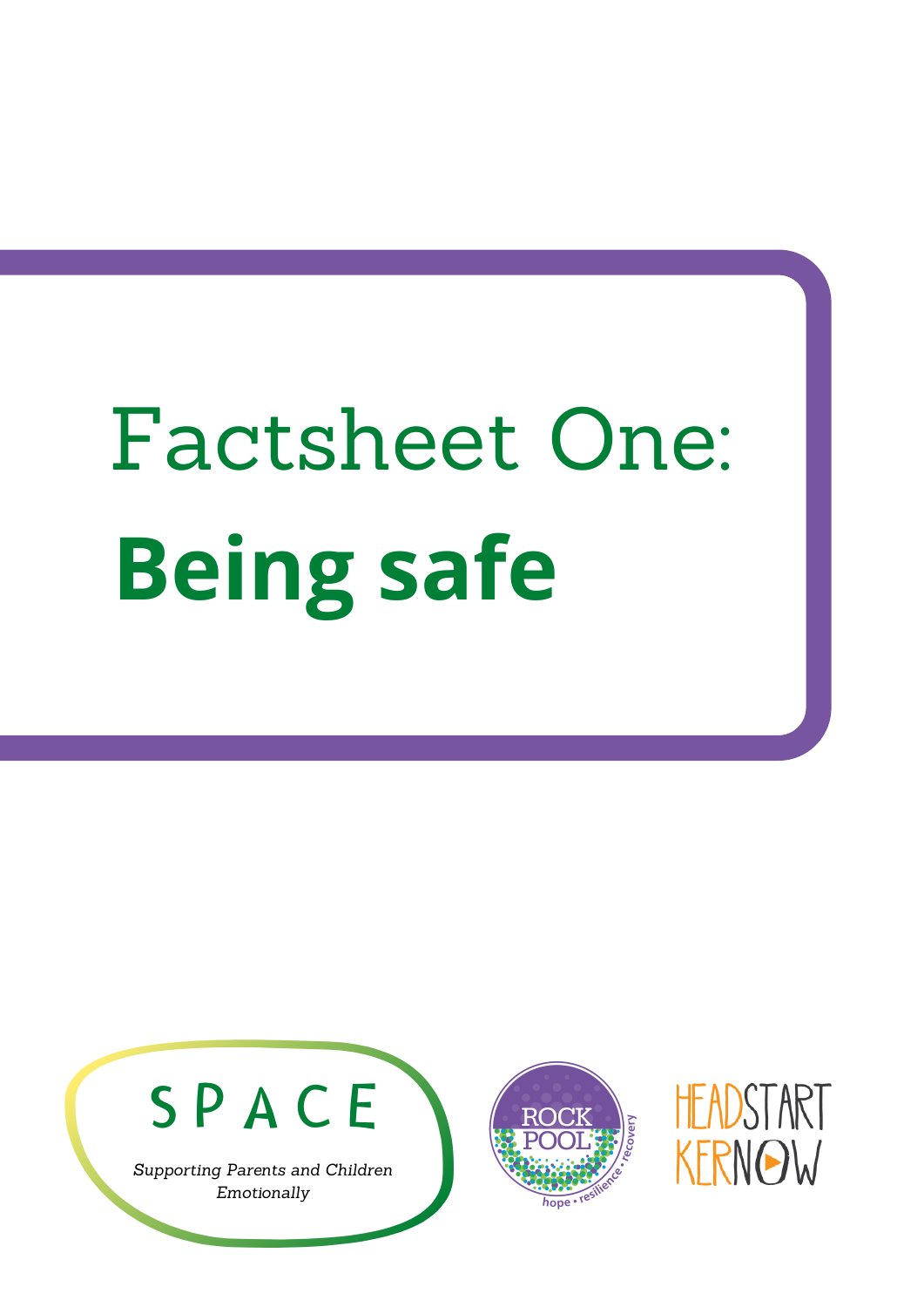## **To help support you during COVID9, we have created a series of factsheets, designed to offer some support and strategies, whatever your situation, and are based on what we know about people's responses to traumatic events and what can help.**

Being safe emotionally and physically is the basic need all humans have. It Is often something we take for granted.

Living with COVID-19 has forced us all into a situation previously unimaginable. The safety in our lives we had previously taken for granted has gone and for many of us already living with fear and uncertainty this pandemic has only increased the sense of vulnerability. The situation may have highlighted difficult living arrangements that were just about sustainable before, but with the enforcement of lockdown, the stress of living as a carer (to elderly parents or sick children) or being dependant on someone else (due to illness or lack of finances) will have increased the lack of personal safety. Families used to being at work and children used to being in school face huge challenges suddenly being stuck together without the normal routines of daily life. With the schools shut we are also suddenly thrust into a world where we are expected to became teachers and maybe even support our children with subjects we know nothing about. Social distancing means outside access is limited and unless we are lucky enough to have gardens our children are stuck indoors with conflicting wants and needs.

The aim of these factsheets is to give you some strategies to look after your children by looking after yourself. If you have ever flown on a plane, you may remember the air steward safety briefing – 'in the event of loss of oxygen, a mask will drop down in front of you. PUT YOUR OWN MASK ON first before helping others'. In effect if you don't you will pass out before you can help anyone else. It's the same in this crisis, to help your children you need to be able to look after your own emotional health and safety first.

What we know is - It is difficult to be the emotionally available adult when you are scared yourself.

As a first step, consider how do you feel: Scared Tired Irritable Unreal Tearful Panicked Angry

Do you feel some of these emotions? All of these? Maybe lots of others – just to reassure you that these are normal and to be expected responses in such a difficult time.

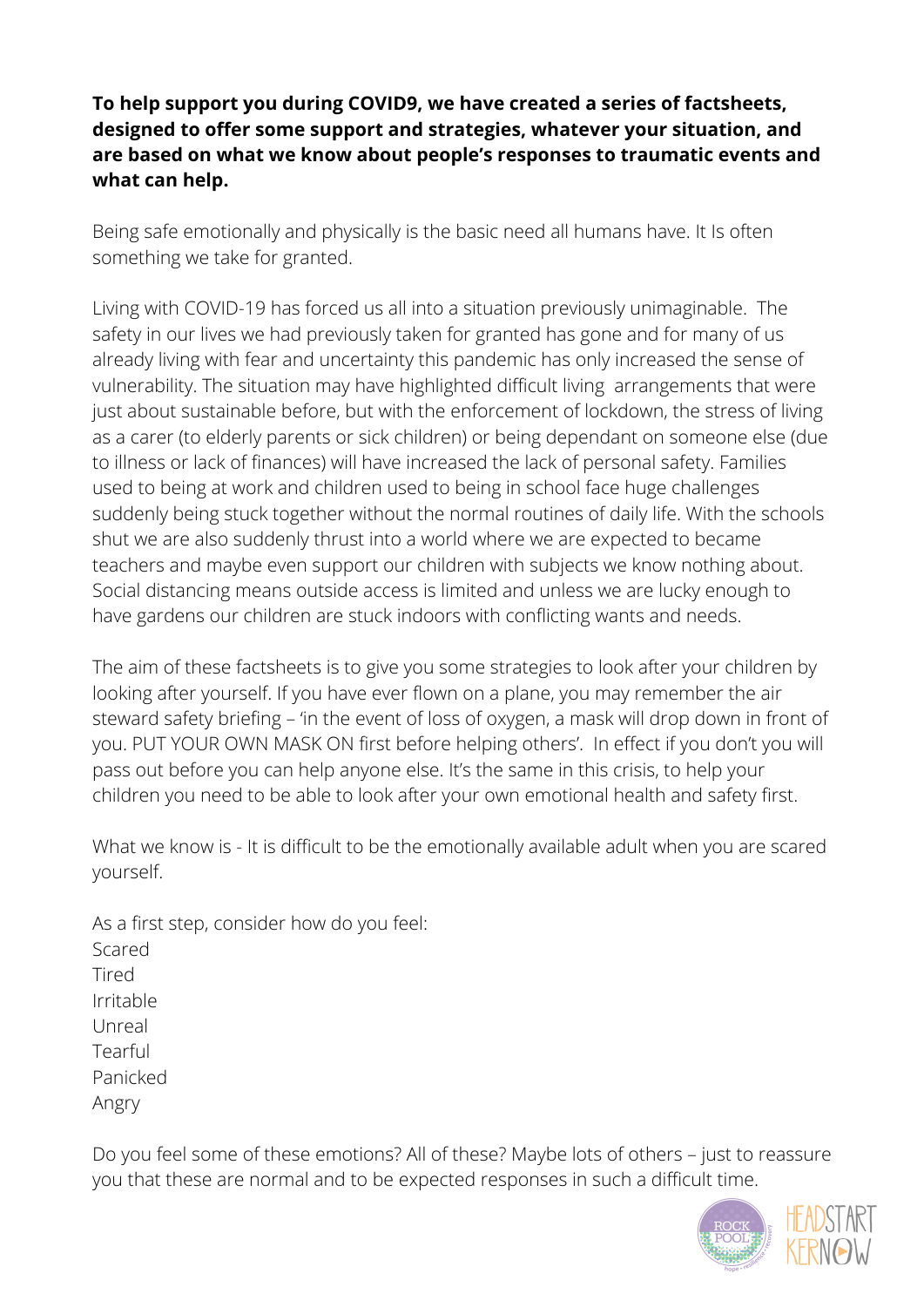After or during trauma we have a loss of a sense of safety. This may be actual (e.g. loss of job leading to fears about paying the bills) or perceived (e.g. not being able to see the virus so not knowing where you might catch it).

Once you have recognised and acknowledged your own feelings you can then support your children.

What we suggest is in the first instance is to focus on how you and your children are emotionally safe in the home environment.

One way of acknowledging your child's distress is to be open about the fears and anxieties that are around at the moment. Giving them information about what is happening and helping then feel safe is the most important thing you can do.

The link below takes you to a version of a free book by the author of the Gruffalo which explains the virus and on the back page are links to lots of other resources.

## [https://nosycrow.com/wp-content/uploads/2020/04/Coronavirus-A-Book-for-](https://nosycrow.com/wp-content/uploads/2020/04/Coronavirus-A-Book-for-Children.pdf)Children.pdf

Forget the schoolwork; unless your child feels safe they will not be able to learn as the part of the brain necessary for learning and taking on new information is too busy responding to the fear.

Below is a great exercise that you can do together with your children as a good way to start to create a sense of emotional/physical safety in your home.

Ask your children to think about their special place in the home. Do they have a room of their own or a favourite space in the communal room, do they like to be in the garden if the weather's ok, or the garden shed? Get them to tell you why they like it and if it makes them feel safe, is it because its private or with people? Do they have toys there or things to cuddle, is it sunny and warm, is it where they have their snacks and feel comfortable? If they don't identify anywhere ask them if they would like to make a special safe space. You can have a conversation about why it is safe, how you can keep it safe and what it means if they go there during the day.

It can be useful for you to identify and share with your child your safe place while having this discussion. For you it might be your bedroom, the bath, the patio, anywhere where you feel you can have some peace , and time to you and it is where you feel surrounded by objects you like, comfortable furnishings , maybe photos of loved ones - talk to your child about why this space is important to each of you. How it makes you feel safe. Whether either of you wants to be alone in your space, or is going there a sign you need

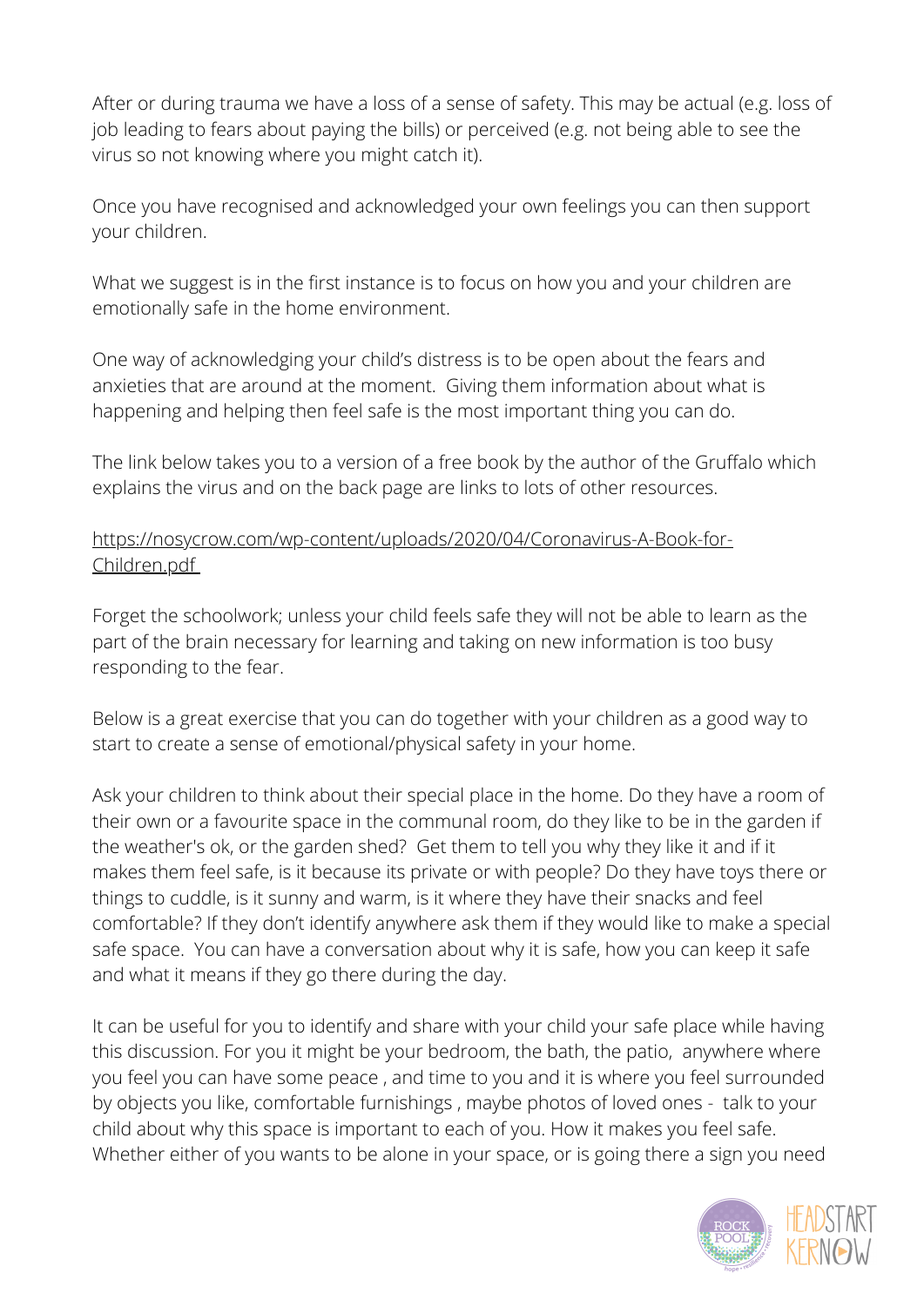a cuddle and some reassurance. If they are not able to identify a safe space, by telling them about what yours is like and why you need it, this can help them think about where their safe space might be.

## **Fight, Flight, Freeze**

In times where we perceive there is increased risk of threat and danger, the body activates the fight, flight or freeze response. This makes learning new information and concentrating on anything other than the risk quite hard.

When this response is triggered the body can react in ways unfamiliar to us which can feel scary and frightening. We may have been experiencing quite strange physical feelings since the lockdown started - maybe before the lockdown, as anxiety levels across the country rose. Understanding the 'fight, flight or freeze' response which is the biological response to stress can help us manage the way it makes us, and our bodies, feel.

Taking part in an activity together builds connectedness within your family group which we know is extremely important in making us feel safe and helping us build resilience to the difficult times we are in.

A great way to do this is to talk about feelings that may have triggered the fight, flight or freeze response. At the end of the factsheet is an image of a gingerbread person. You can use that if you have a printer or just copy the drawing. Have one for you, and one for however many children you have - this is an exercise the whole family can do.

- Have loads of pens and felt tips.

- Ask everyone to imagine they are in a wood and walking along a beautiful path when suddenly they go around a corner and come face to face with a big grizzly bear! - Using the materials on the table and the gingerbread person, ask them to draw or write on the gingerbread person what they are feeling in their body when they see the bear.

Below is a list of things they might draw and the reasons why the body is responding in the way it is. Remember it thinks it is helping, this is a completely unconscious response and it happens when a part of the brain (the amygdala) thinks there is danger to you. It sets in place a series of reactions that are not within our conscious control. Our brain releases hormones (mainly cortisol and adrenaline) that are designed to give us extra strength and energy to either run away or fight or freeze.

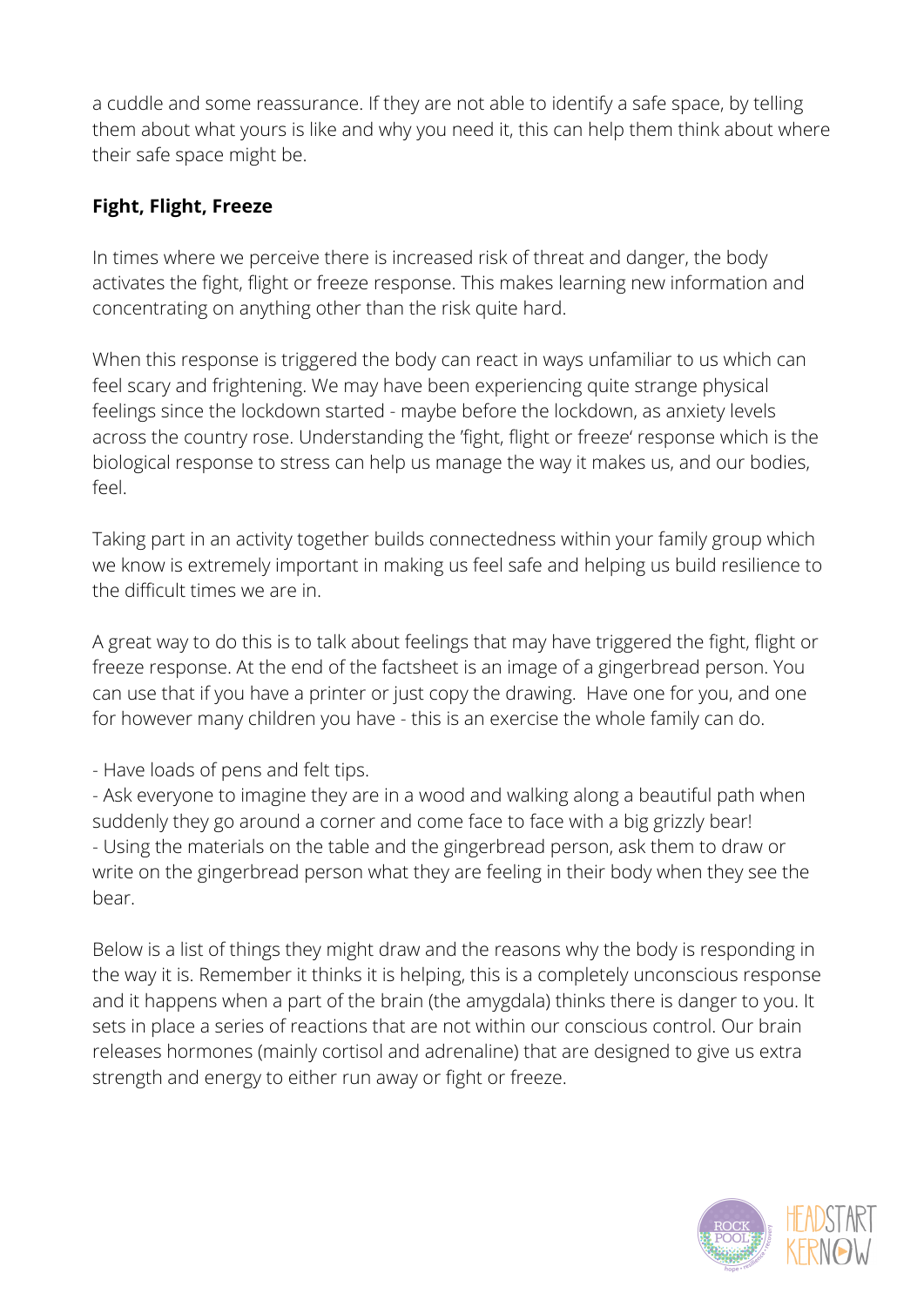**INCREASE IN SWEATING** – The body is keeping itself cool in case of exertion **PUPILS DILATE** – Allows for more light to enter the eyes, leading to improved vision

**HEARING IS DISTORTED OR LOST** – the Cochlea (part of the inner ear) sends a message to the brain to protect the ear from potential loud noises

**BREATHING GETS FASTER** – breathing quickens as the heart beats faster, your lungs need to get more oxygen into the body

**BLUSH or GO PALE** – Blood may be rushing to your head (blush) or blood may be racing to parts of the body where it is needed more (pale) e.g. muscle groups

**MUSCLES TENSE/SHAKE** – your muscles are getting prepared to run or fight with a rush of blood

**HEART BEATS FASTER/ BLOOD PRESSURE INCREASES** – the heart is beating faster and the blood pressure increases ensuring that enough oxygen is being pumped around the body

**DRY MOUTH** – saliva production stops because the digestive system shuts down **HAIRS STAND ON END/GOOSEBUMPS** – hair follicles are attached to our muscles so when our muscles contract the hairs stand up

**BUTTERFLIES IN THE STOMACH** – stomach muscles will become sensitive as blood leaves them to fuel other parts of the body e.g. muscles

**BLADDER /WET OURSELVES** – as with other muscles the bladder contracts making us want to urinate

**BOWELS EMPTY** – Evolutionary science suggests the body is making itself lighter to run, physiological theories suggest the sphincter relaxes resulting in defaecation

It really can help us all to think of the body responses as automatic and designed to help – however it can also help to have some strategies to manage them when they happen. They can feel overwhelming as though we are going mad, going to pass out, and we might behave in ways we wouldn't normally. After finishing the drawing and explaining to your family why it is happening, ask everyone to talk about how it makes them behave – do they feel like screaming, hitting out, crying and many other options.

It's good to have a conversation as a family about what you can all do to support each other when the flight or fight gets triggered. Do children want to run to their safe place, or have a hug? Does one of you want to cry and it be ok so that the rest of the family will understand and not be upset by it.

This is a link for older children on Flight/Fight and feeling anxious: <https://youtu.be/rpolpKTWrp4>

This is a link for younger children: https://youtu.be/FfSbWc3O\_5M

This link takes you to a really nice video that the whole family can watch – you can even make the 'Glitter jars' if you have the right stuff: <https://youtu.be/RVA2N6tX2c>

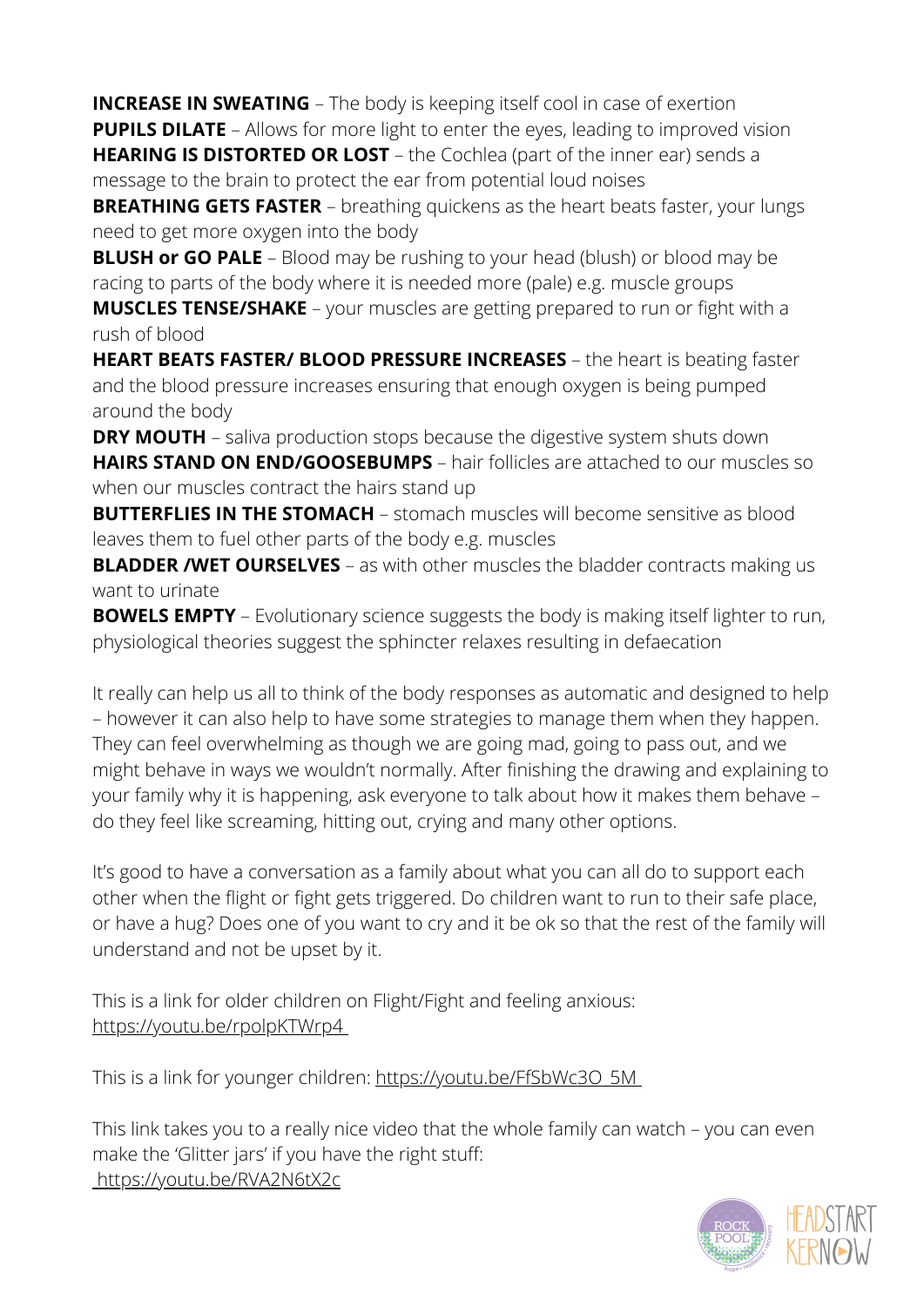Finally, one more activity to help promote feelings of safety for your children.

Some of you may be familiar with the 'worry monsters', you can buy them on the high street but don't need to. The idea is that at night your children can write down any worries they have and pop them into the worry monster. As parents we then take the pieces of paper out once the child is asleep and **magic** when the child wakes up in the morning the worry is gone!

You and the children can decorate a jar or plastic pot (depending on your creativity you could make it look like a monster!) You can just call it the worry pot and tell the children that the worry monster comes and eats them in the night. You can say that there are lots of worried children at moment which is why you have a pot rather than the actual monster as they are busy taking all the children's worries away.

You must remember to take the worries out every night, but as well as reassuring for the children it will also alert you to what they are actually worried about and then you can be working out how to support them.

So these are activities to promote safety in home and with your children.

You also need to be mindful of your own safety and over the next few weeks we will be continuing to offer ways to support you.

Remember you are not superhuman -this situation is new to us all.

Be kind to yourself!